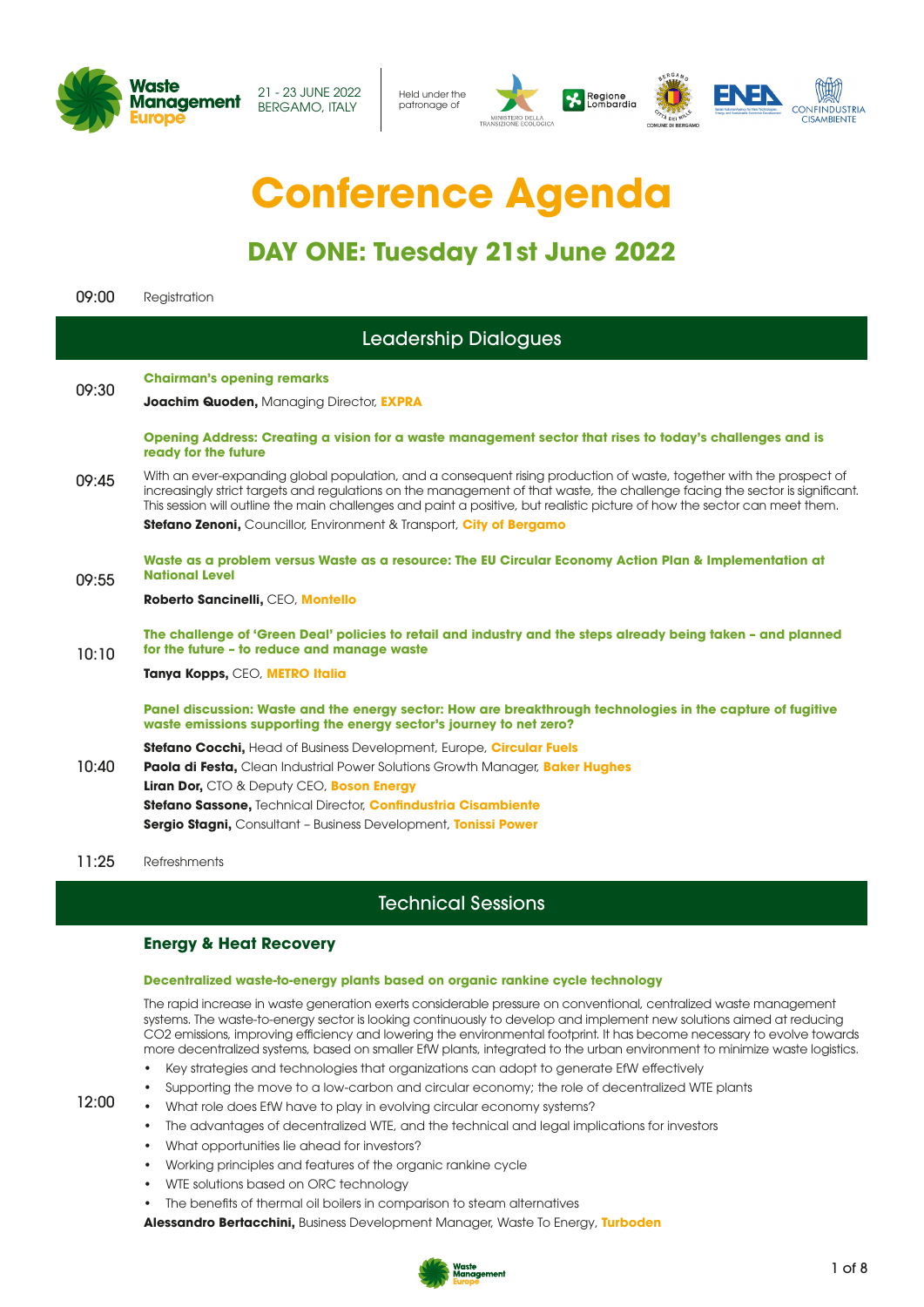#### **Improving the performance of waste-to-energy plants using shock pulse generators**

Biomass and waste-to-energy plants are operated with solid fuels and therefore imply boiler fouling. Regular cleaning of all boiler heat exchanger surfaces is necessary to maintain a high efficiency and achieve long operating periods. This presentation will explain the successful implementation of shock pulse generators at the waste-to-energy plant 'KVA Bern Forsthaus', in Bern, in order to achieve a major increase in plant performance. It will show that significant improvements (capacity increase by 110%-120%) are possible with only a small investment.

### 12:20

12:40

- Maximal waste throughput of WtE plants is limited by plant size and operating fluctuations
- Boiler cleaning by shock pulse generators enables constant operating conditions, with minimal fluctuations
- Additional positive effects: homogeneous ash discharge, a longer operating period, and a longer lifetime of superheaters

#### **Christian Steiner,** Deputy CEO, **Explosion Power**

#### **Waste-to-fuel technology and its application in OFMSW treatment**

Waste-to-fuel technology (W2F) has been developed at the Eni Research Center for Renewable Energy and Environment in Novara. It is an alternative to traditional recovery technologies, converting the organic fraction of waste into bio-oil. A key characteristic of this patented solution is the use of hydrothermal liquefaction (HTL), without the use of a catalyser. The main product obtained through this W2F technology is a bio-oil that can be used for the formulation of fuels for marine use, with a low sulphur content in a mixture with other raw materials; or, alternatively, as a raw material used in addition to, or in partial replacement of, crude oil in the refinery processes.

- Is OFMSW management critical in Italy?
- What are the mainstream approaches to OFMSW valorization?
- Are there specific advantages to waste-to-fuel technology?
- What development strategy is Eni pursuing?

**Marco Botta,** Project Manager, Business Development, **Eni Rewind**

- 13:00 **Q&A**
- 13:15 **Lunch**

#### **Project Management, Finance & Data Analytics**

#### **An analysis of socio-economic and urban waste generation data to estimate food wastage patterns**

The fact that any given population has, with respect to others, a different waste generation profile in terms of quantity and typology, is a consequence of various factors. Between them, social and economic factors play a significant role in waste generation. Using the region of Gipuzkoa in the Basque Country, Spain as an example, this presentation will demonstrate how, and at what level, socioeconomic indicators affect the behaviour of the population in terms of urban waste generation.Key strategies and technologies that organizations can adopt to generate EfW effectively

- What are the challenges of quantifying food waste from urban waste generation data?
- What are the urban waste generation patterns in Gipuzkoa?
	- How can we correlate socioeconomic factors with urban waste generation data?
	- Which socioeconomic factors influence total urban waste generation rates the most?
	- Which socioeconomic factors influence urban biowaste collection rates the most?
	- How can we estimate the influence of socioeconomic factors on food waste generationfrom urban waste generation data?

**Manuel Amador Cervera,** Researcher, Life Cycle Assessment and the Circular Economy, Deusto Institute of Technology (DeustoTech), Faculty of Engineering, **The University of Deusto**

#### **Case study of a biomethane biomass hub in Lombardy**

In the EU, annual waste generation is estimated to be five tonnes per capita. The EU 2035 target is to reduce waste generation, improve waste management and limit the share of municipal waste landfilled to 10%. This presentation will reveal the results of two projects, funded in 2019 by the Lombardy Region, to provide solutions to this challenge, drawing synergies and connections from the perspectives of the circular economy, energy, green chemistry, and the ecosystem.

- Design processes, materials and technologies to improve the effectiveness of organic waste management, creating a set of biorefineries to produce biofuels, biomethane, hydrogen, fertilizers and biomaterials
- 14:35

14:15

- The energy transition in Lombardy towards renewable energy and sustainable mobility; promoting the application of the circular economy to the waste cycle, with the production of energy, chemicals, and renewable fertilizers (end-of-waste)
- Stimulating the process of decarbonization and the reduction of environmental impacts resulting from the circularity of the process and, therefore, the reduction of emissions produced

**Fabrizio Adani,** Professor of Soil Chemistry, Soil and Environment, Department of Agricultural Sciences and Environment, **University of Milan (LE2C)**

**Giacomo Gardini,** Project Manager, **Agromatrici (LE2C)**

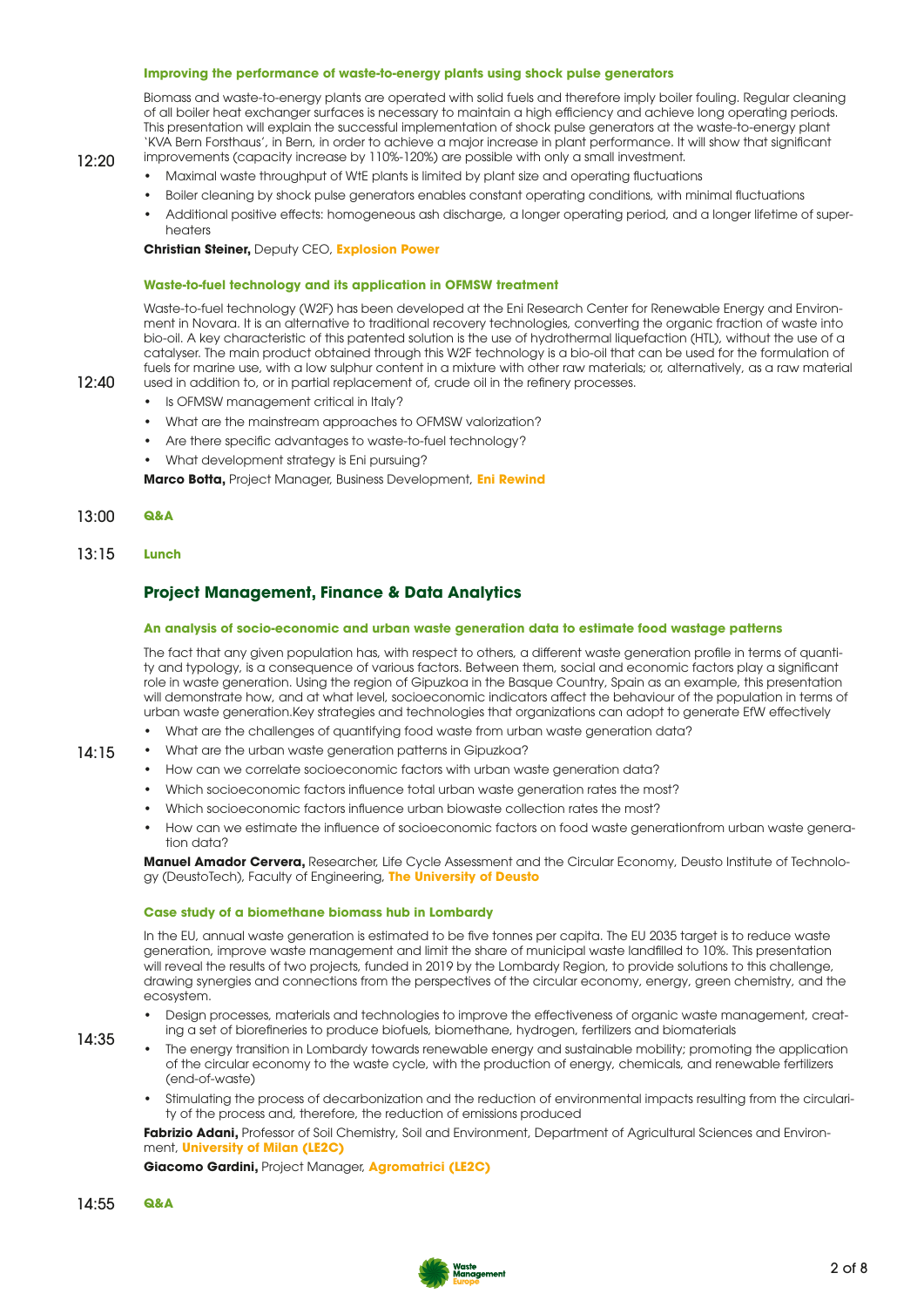#### **Ponticelle: From remediation to redevelopment**

- 15:10 **Stefano Lifone,** Responsabile Waste Integrated Logistics Management, **Eni Rewind Carlo Pezzi,** CEO, **HEA**
- 16:10 **Close of Day One**

# **DAY TWO: Wednesday 22nd June 2022**

09:00 Registration

# Leadership Dialogues

# 09:30 **Chairman's opening remarks**

#### **Leonardo Brunori,** Vice President, **Assorisorse**

#### **Three years to go: Will we meet the targets for 2025?**

2025 will be a critical date for the waste management industry and municipalities within the EU. The EU will be bringing in new recycling targets for all municipal waste streams; for example, the 50% recycling target for plastic packaging, measured using a new measurement point. In addition, mandatory separate collection for different waste streams, such as packaging, bio-waste and textiles will have to be implemented in real and concrete terms and not 'only' in legislation. This session will review and discuss efforts to prepare for such targets and review progress thus far.

- 09:35 • Where do the various stakeholders currently stand vis-a-vis meeting the forthcoming targets?
	- Are the targets realistic in terms of them being met?
	- What are the challenges facing those implementing policies to meet the targets?
	- Are even more stringent targets in the pipeline?

**Amanda Fuso Nerini,** Head of International Affairs, **CONAI (EXPRA)**

**David Lukac,** Head of System Development Department, **EKO-KOM (EXPRA) Jaana Røine,** CEO, **Green Dot Norway (EXPRA)**

10:10 **A call to action for circular industries: Reimagining the value chain to hardwire co-operation between industries to eliminate waste**

**Juan Carlos Orozco,** Chief Strategy and Sustainability Officer, **CELSA Group**

# Technical Sessions

#### **Sustainability & the Circular Economy**

#### **The circular economy for hydrocarbon residues**

This presentation will explore the treatment and recycling of hydrocarbon residues, and the potential for their inclusion in the circular economy to produce new fuels with a lesser environmental impact.

- 10:30 The oil industry and recycling
	- How innovative solutions can bring hydrocarbon fuel into the circular economy
		- The paradigm shift that will be necessary at state and industry level to speed up the transition
	- How to spread new solutions to less developed countries now (and not in 20 years)

**Vincent Favier,** CEO, **Ecoslops**

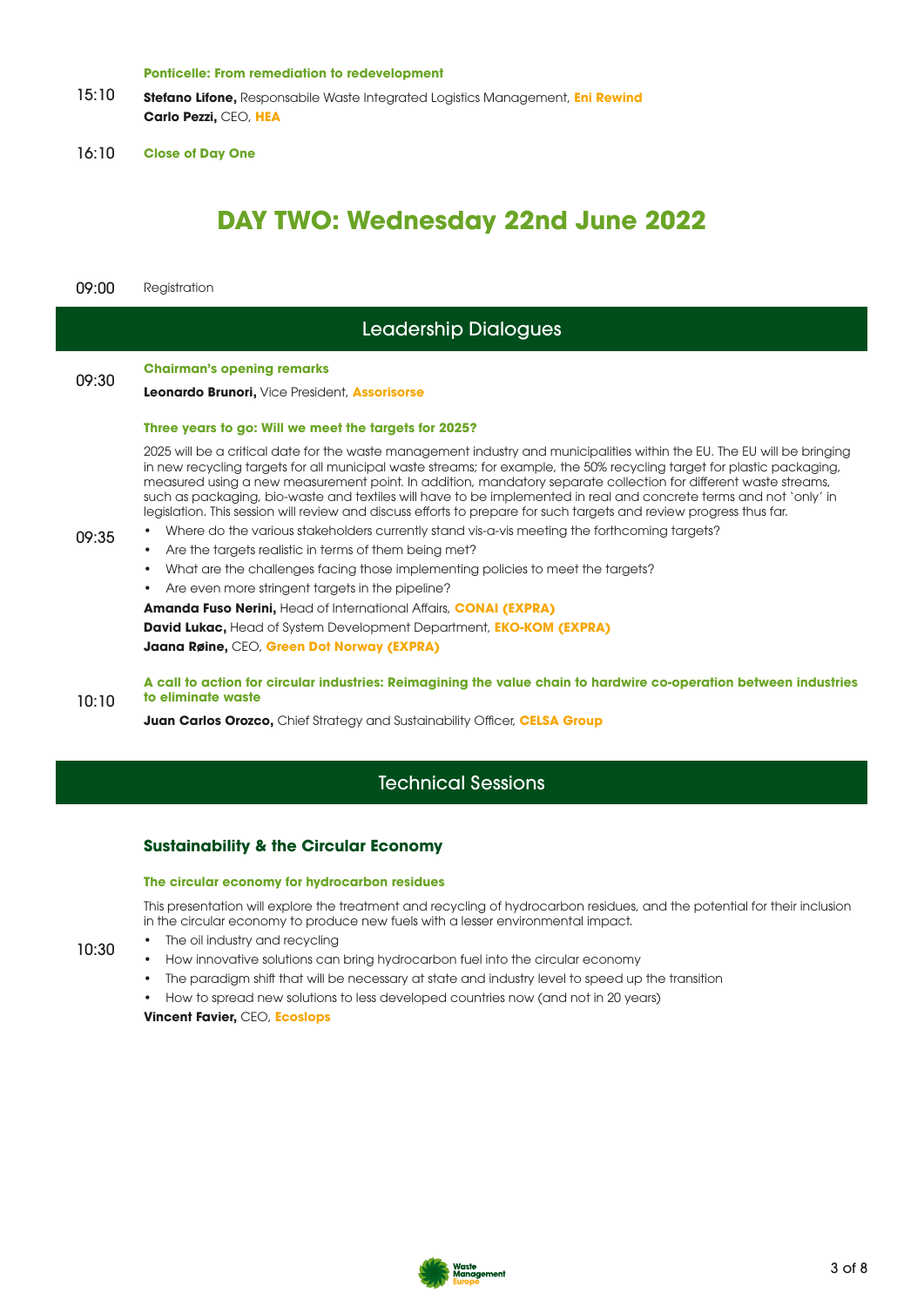#### **A concrete approach to the fashion industry and the circular economy**

The fashion industry contributes heavily to pollution and environmental depletion. Less than 1% of textile waste is recycled, due both to the lack of guidelines and the presence of illegal systems of collection and disposal. This causes losses of more than \$100 billion worth of materials per year. This presentation will give a brief overview of a state of the art textile waste management project in Italy, as a starting point for the implementation of virtuous solutions, based on modern technologies for waste categorization, collection, and recovery in a circular economy perspective.

#### 10:50 • Current waste disposal methods can be very expensive, not just in terms of monetary and environmental costs, but

- also in terms of missed opportunities for their optimization
- The alarming state of current mass textile waste management in Italy
- Developing cradle-to-cradle solutions and a B2B 'circular' marketplace
- The contribution of AI and blockchain contribution. Moving beyond smart-sounding labels and tokenomics

**Emanuele Bertoli,** CEO and founder, **Berbrand**

**Ermanno Camerinelli,** Sustainability Specialist, **Berbrand**

#### 11:10 **Q&A**

12:00

12:20

12:40

11:25 **Refreshments**

#### **Sustainability & the Circular Economy**

#### **Innovative new technologies and techniques for incorporating the principles of the circular economy into waste management**

Production of waste is increasing, imposing the need for companies to find more innovative and efficient ways to manage it and the need for the society to find more sustainable solutions.

Overproduction of waste leads to increasing percentages of materials sent to landfill or to incineration. A superior design of materials, product, systems and business models would support the elimination of waste and facilitate restoration, through reuse and recycling of resources. The existence of innovative tools for circular waste management can broaden the opportunities for the entire sector and for finding sustainable solutions for waste. The development of innovative technologies for waste management is fundamental for putting the circular economy into practice.

- The environmental and business problem: raw materials overuse and inefficient and nontransparent waste management
- How the circular economy aims to solve this issue
- Putting circular economy into practice: the Waste2Resouce Marketplace
- Machine learning for better matchmaking among business partners
- Auctions for waste: finding the right price
- Solving the climate crisis through innovative new circular technologies

**Simone Grasso, Country Manager, CYRKL Italy, CYRKL** 

#### **Sweeping for a better future: Changing the way we clean our streets**

Fossil-fuelled street sweepers are the biggest polluters in the fleets of a city's maintenance vehicles. Cities consume 78% of the world's energy and produce more than 60% of greenhouse gas emissions. It is estimated that one third of the emissions comes from traffic. Cities and facilities management organizations can play a big role in making our cities greener. This presentation will show how.

- Modern street cleaning and waste management has to address not only the aesthetics, but also the finest PM dust and silica dust particles surrounding modern cities and industrial sites
- To cut down the CO2 emissions of cleaning equipment, we need to rethink the technologies in use
- A major aspect is also considering the noise pollution created in modern suburbs by cleaning technologies often in excess of 100 decibels
- More than electrification is needed for energy-cutting technologies
- The need for an overall review of the effectiveness of the cleaning fleets we use

**Antti Nikkanen,** CEO, **Trombia Technologies**

#### **The "pay as you throw" pricing model**

This session will illustrate how a pricing model for waste management as a service and not as a tax can be realized to help the environment, save money and make waste management more sustainable.

- Why is it important to apply a 'pay as you throw' pricing model?
- What is the problem we are expected to solve and the purpose we are trying to achieve?
	- Realizing a model of measurement that works
	- Which strategies are most suitable to which situations?
	- Which are the technologies and methods to be adopted and which should be avoided?

**Pier Luigi Fedrizzi,** CEO & founding partner, **I&S Informatica e Servizi**

- 13:00 **Q&A**
- 13:15 **Lunch**

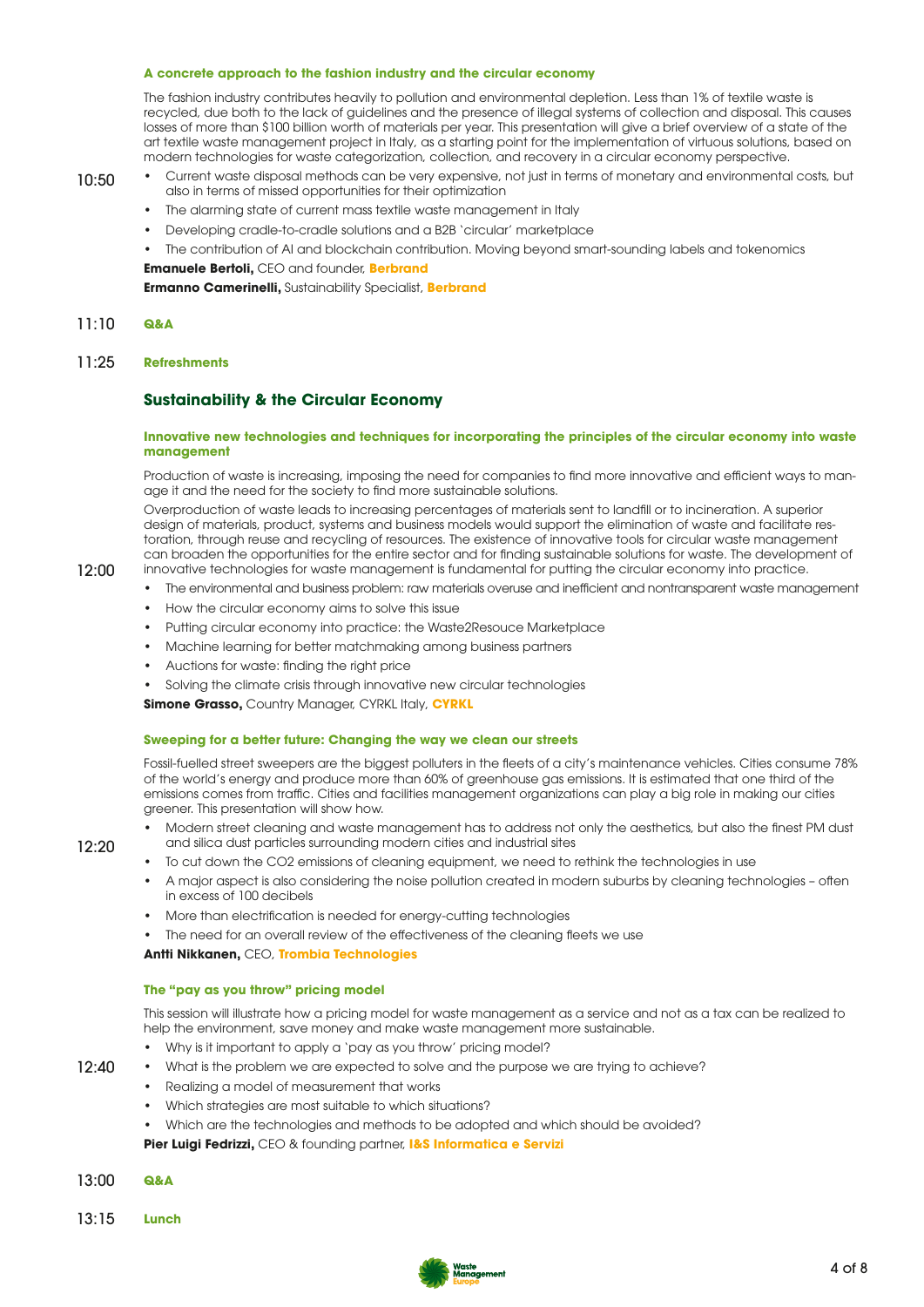## **Skills & Project Management in the Waste Management Sector**

#### **Health and safety in the workplace and the importance of an adequate and specialized training**

An introduction and overview of Assoreca's guidelines for health and safety in the workplace

- The concept of HSE training identified in Article 2 of Legislative Decree 81/2008 shows how the training itself must aim to modify the behaviour of those to whom it is addressed
- HSE training, in practice, must be always consistent, adequate, continuous, specific and effective
- Assoreca has drawn up specific guidelines to emphasize how HSE training is aimed at responding to learning needs
- in different areas: the cognitive area ('knowledge'); the operational area ('know-how skills'); the behavioural area ('knowing how to act in the workplace')
- Adopting a common language and identifying a shared path; and adopting tools in compliance with regulations that are also efficient and user-friendly
- Defining practices that are designed to protect the employer, managers and HSE managers; and defining a process which guarantees the accountability of training paths

**Giovanni Finotto,** Professor of Safety and Health, **Ca' Foscari University of Venice (Assoreca)**

**Angelo Merlin,** Partner, **Merlin & Tonellotto (Assoreca)**

**Lisa Pelenghi,** Founder and Expert in Health and Safety, **Soluzioni (Assoreca)**

#### **A national challenge with local solutions: Integrated waste management in the Berat region**

This session will explore an integrated solid waste management project designed to increase the quality of municipal infrastructure services in the Berat region of Albania. The approach consists of four interrelated pillars that encompass the ISWM system in the following main areas of intervention:

- What are the core institutional and organizational competencies required?
- How can comprehensive planning be aligned and harmonized across all levels?
- What is needed to motivate and sensitize the local community and how can they be involved and committed in the long term?
- What short-term measures will improve the disposal of municipal solid waste on landfills that do not comply with the EU Landfill Directive?
- And how can these results be embedded in the national policy dialogue on Integrated Waste Management in Albania?

**Alba Dakoli Wilson,** Deputy Team Leader, ISWM Berat Project, FLAG, **Infrastruktur & Umwelt, and Sehlhoff**

#### **MSW bags distribution and collection: An innovative and successful case study from the City of Bergamo**

The City of Bergamo has an effective door-to-door separate waste collection system that has been active for many years: in 2010 it already reached a separate collection rate higher than 50% and, in 2015, Bergamo was the second Lombard capital city exceeding 65%. In 2020, the separated collection rate rose to 73%. Discover the secret to this success in this local case study from Bergamo.

- Establishing the most suitable approach for the City of Bergamo? Is a 'PAYT' (Pay As You Throw) scheme the only way to meet EU standards?
- 14:55 • The adoption, by the Municipality of Bergamo, of an innovative 'KAYT' (Know As You Throw) scheme, based on the usage of dedicated bags, supplied through a number of vending machines, where citizens can instantly check their consumption of waste bags
	- How Aprica, a waste management company, can collect and analyse data that can be helpful in assessing and modelling the habits of citizens to improve the service level
	- The results of the application of the KAYT scheme in the City of Bergamo show some evidence of positive feedback from the population, including higher levels of involvement and engagement amongst certain demographics. This also impacts the performance of the MSW system in terms of the sorted collection rate (+4%)

**Gianluca Conforti,** Head of Control, Performance Analysis and Contract Management, **Aprica**

#### 15:15 **Q&A**

 $14.15$ 

14:35

#### **IWE industrial water evaporators**

15:30 Integrated multi-process circular economy solutions for the valorization of the liquid fraction of digestate and the total recovery of resources in biogas or biomethane plants.

**Pierluigi Berna,** Marketing Manager, **IWE**

16:15 **Close of Day Two**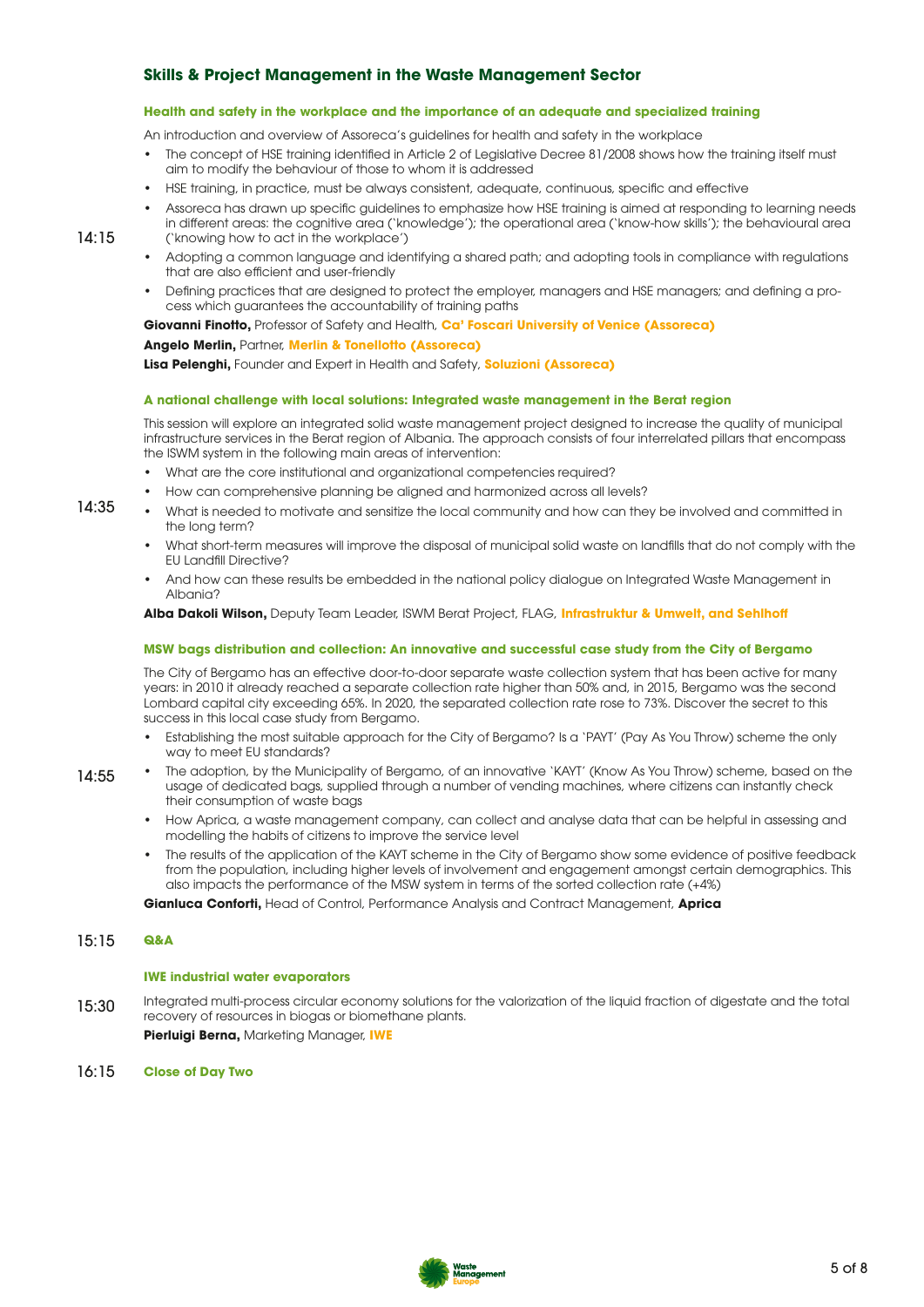# **DAY THREE: Thursday 23rd June 2022**

| 09:00                       | Registration                                                                                                                                                                                                                                                                                                                                                                                                                                                                                                                                                                                                                                                                                                                                                                                                                                                                                                                                                                                                                                                                                                                         |  |
|-----------------------------|--------------------------------------------------------------------------------------------------------------------------------------------------------------------------------------------------------------------------------------------------------------------------------------------------------------------------------------------------------------------------------------------------------------------------------------------------------------------------------------------------------------------------------------------------------------------------------------------------------------------------------------------------------------------------------------------------------------------------------------------------------------------------------------------------------------------------------------------------------------------------------------------------------------------------------------------------------------------------------------------------------------------------------------------------------------------------------------------------------------------------------------|--|
| <b>Leadership Dialogues</b> |                                                                                                                                                                                                                                                                                                                                                                                                                                                                                                                                                                                                                                                                                                                                                                                                                                                                                                                                                                                                                                                                                                                                      |  |
| 09:30                       | <b>Chairman's opening remarks</b><br>Vanya Veras, Secretary General, Municipal Waste Europe                                                                                                                                                                                                                                                                                                                                                                                                                                                                                                                                                                                                                                                                                                                                                                                                                                                                                                                                                                                                                                          |  |
| 09:35                       | Panel discussion: How industry is already making a difference by reducing waste<br>Senior industry figures will discuss areas in which their companies are already making strides in reducing waste and<br>what plans are in place for the future.<br>Exploring programmes and initiatives that are already making a difference<br>$\bullet$<br>Challenges and trade-offs: what are the practical limits to reducing packaging and other product waste?<br>How co-operation throughout the supply chain can assist in waste reduction<br>Plans for the future<br>$\bullet$<br>What government assistance do industry leaders need to meet strict targets?<br><b>Valentina Coletta, Quality Director, Ferrarelle</b><br>Alain Dedieu, President, Water & Waste Water, Schneider Electric<br>Fabrizio Labatessa, Sustainability Project Manager, Novo Nordisk<br>Alessandra Teruggi, Head of Corporate Communication and PR, METRO Italy                                                                                                                                                                                               |  |
| <b>Technical Sessions</b>   |                                                                                                                                                                                                                                                                                                                                                                                                                                                                                                                                                                                                                                                                                                                                                                                                                                                                                                                                                                                                                                                                                                                                      |  |
| 10:15                       | <b>Chemical, Medical &amp; Hazardous Materials Waste</b><br>An environmental and economic sustainability assessment of on-site sterilization<br>This case study will illustrate the economic and environmental benefits of on-site sterilization.<br>What is the definition of a potentially infectious medical waste?<br>$\bullet$<br>What are the best available technologies and/or practices for treating potentially infectious medical waste? And,<br>$\bullet$<br>Why should countries adopt them?<br>Overview of the medical waste management programme adopted by this case study<br>The impact of developments in the Italian legislative framework in the field of potentially infectious medical waste<br>management<br>What are the main features of Newster's Integrated Hospital Waste Management Solution?<br>A comparison of two different medical waste management scenarios<br>How on-site sterilization can be an effective solution to reduce both a hospital's environmental impact and costs in<br>managing medical waste<br><b>Benedetta Copertaro, Research &amp; Development Scientist, Newster System</b> |  |
| 10:35                       | Improving safety and efficiency in the storage, collection and transportation of lithium batteries through pur-<br>pose-built loT<br>Cities are turning to smart energy management to meet rising energy demands and de-carbonization. We're heading<br>towards an age of smart cities, with buildings, vehicles and devices needing quick access to power in response to the<br>fluctuating power demands of their inhabitants.<br>Lithium batteries are playing an ever-increasing role in our everyday life and, globally, we are evolving towards an<br>electrified society, with the rise of EV's, home batteries, battery powered home appliances, and battery-powered<br>tools for tradesmen like carpenters or gardeners                                                                                                                                                                                                                                                                                                                                                                                                     |  |

- With the growing use of batteries comes the growing responsibility of collecting and recycling batteries
- This is important not only from an environmental point of view, but also from an economic one
- What will be the solution?

**Jan Bogaert,** Business Unit Lead, **UnitronConnect**

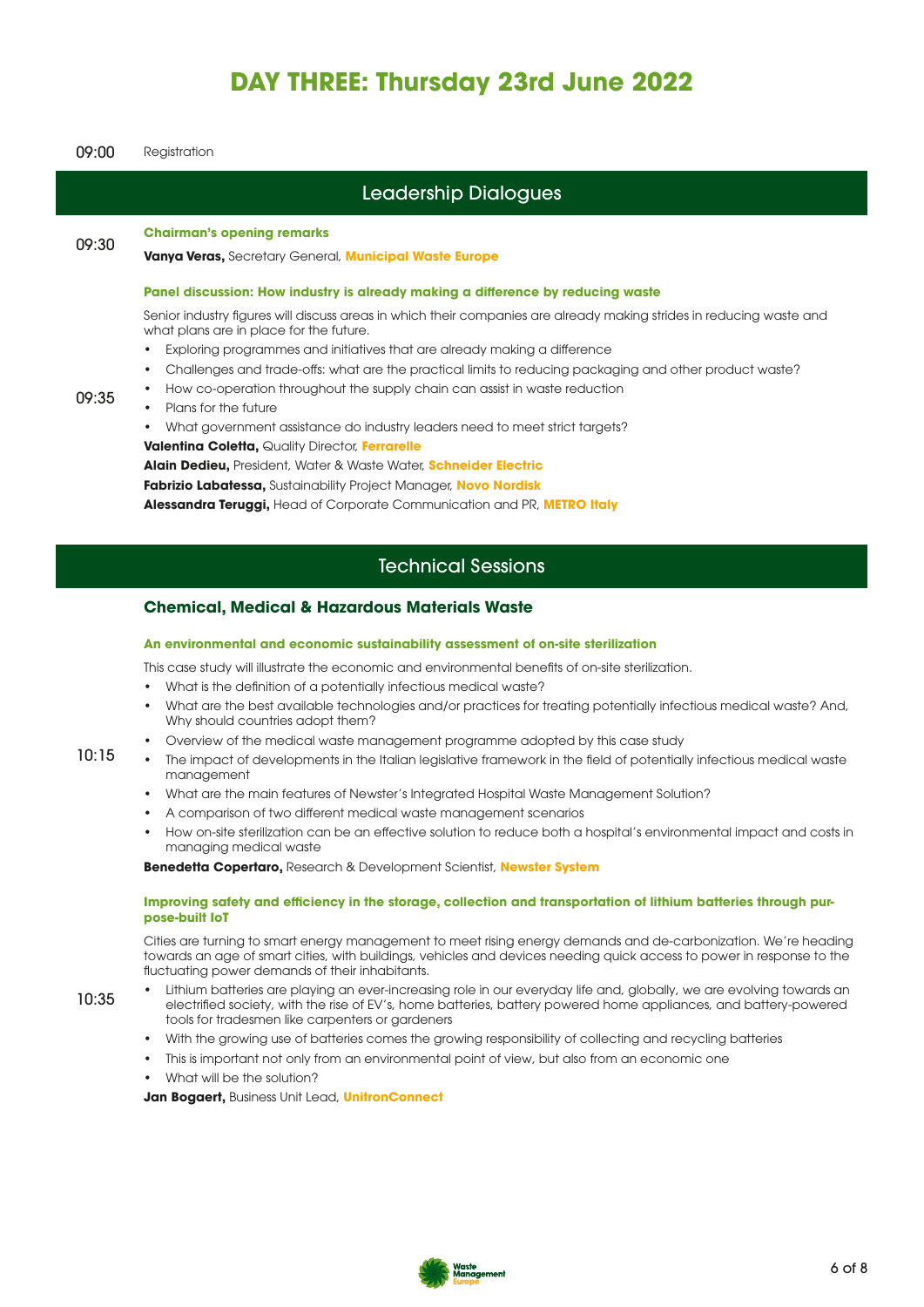#### **An innovative technology, based on laser pyrolysis, for the effective treatment of tire, bitumen, rubber and plastic waste**

Tires, bituminous roofing, cable coatings and plastics constitute categories of waste that are problematic to process all over the world. Despite the many efforts to dispose of them, there is still no established technology that can be considered fully satisfactory. This presentation will reveal the results of joint research between the private technology sector and European universities on the design and testing of an innovative technology which promises to be revolutionary in the treatment of this waste.

- 10:55
- High temperature pyrolysis in a cold chamber with a hight conversion capacity
	- Distributed hydrogen and methane, for LCOH and LCOE
	- Short and continuous cycles, ready in few seconds
	- Safe installation for condominiums and boats
	- Reuse of materials such as carbon fibres
	- Gas and energy produced by rubber, cable sheaths, etc.
	- The zero KM circular economy and high profitability

**Paolo Peri,** CEO, **Kima Eko Engineering**

#### 11:15 **Q&A**

#### 11:30 **Refreshments**

#### **Recycling & Reclamation Technology**

#### **An environmental evaluation of a new treatment for tire fibres**

End-of-life tires constitute a major component of end-of-life vehicles. Textile fibres represent about 10% by weight of the end-of-life tyres and, every year in Europe, about 320,000 tons of dirty fibrous material must be disposed of as special waste. This results in the negative impacts of increased GHG emissions, pollution, economic losses and public costs. This presentation will be a comparative evaluation of the environmental impacts related to different end-of-life scenarios for textile fibres.

#### 12:00

- Research context and the 2030 agenda for sustainable development
- The waste problem in Italy, in Europe and the world
- The involvement of academic research in waste valorization and reduction
- The analysis of the product life cycle and the Life Cycle Assessment (LCA) approach
- A successful project for transforming the waste fibre of end-of-life tires into secondary raw materials

**Daniele Landi,** Assistant Professor, Department of Management, Information and Production Engineering, **The University of Bergamo**

#### **Using an evaporation technique to make the digestate produced from anaerobic digestion reusable**

A case study of an anaerobic plant in Belgium using innovative methods to safely re-use polluted wastewater by-products instead of drawing on clean local fresh water sources. This session will present a successful case study of how waste can be converted into a resource.

- What is the typical feature of a waste treatment facility?
- What are the possibilities for reuse and recoveries in a wastewater treatment plant?
- What are the advantages and drawbacks of a closed loop in water recovery? What technologies can help to overcome them?
- What are the evaporation technologies available on the market?
- How do they apply to the different scenarios in a wastewater treatment plant?

**Cristina Del Piccolo,** Process & R&D Manager and Chief Technical Officer, Evaled Division, **Veolia Water Technologies**

#### **The recycling of sports equipment**

This session will explore eleven years of study and investment to reach and develop know-how and the technology machinery to save thousands of tons of sports waste from going to landfill. How we can extend the system in our daily  $l$ ife

12:40

12:20

- Sports equipment in numbers
- Sports industries and their waste
- A new way to deal with sports waste

**Nicolas Meletiou,** Managing Director, **Eso Recycling**

- 13:00 **Q&A**
- 13:15 **Lunch**